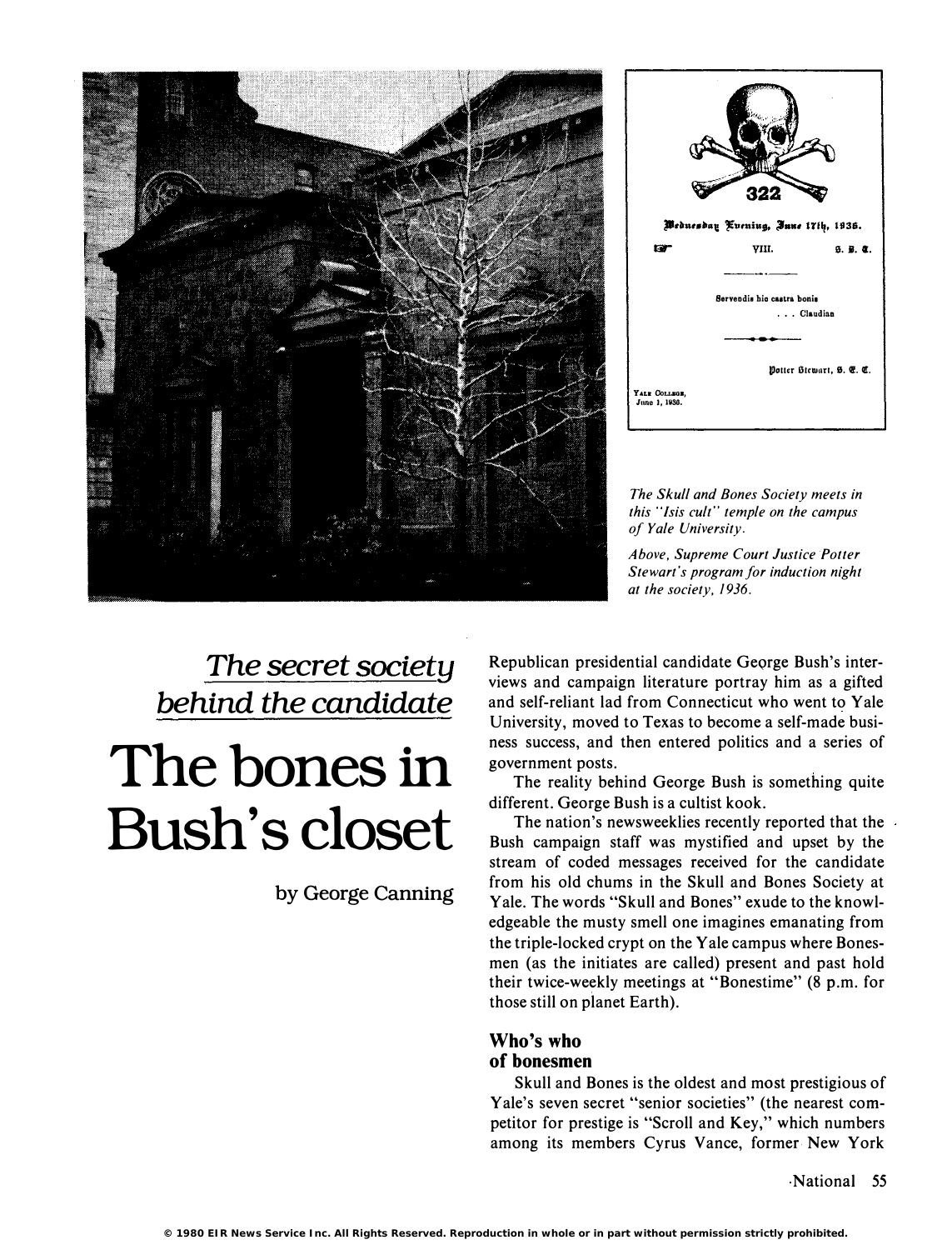mayor John Lindsay, and CIA bigwig Cord Meyer).

In the societies, and in Bones in particular, the heirs of Episcopagan families are united with prospective servants of the Eastern liberal elite in a priesthood dedicated to preserving the power of that Anglophile elite. Contrary to public relations, George Bush is from among the former group. Far from a self-made man, Bush is from an old Connecticut family; his father, former U.S. Senator Prescott Bush, was himself a Bonesman and a partner in Brown Brothers, Harriman. That Anglophile investment banking firm is the address from which all Russell Trust Association (Bones' corporate name) business is handled; Democratic Party eminence grise Averell Harriman himself is a Bonesman.

Understanding the importance of the Russell Trust Association in Bush's adult life will help the citizen understand why one must question Bush's political candidacy today.

Although the Massachusetts Bay Colony was founded and led by the republican, anti-aristocratic party of England, some of the prominent families descended from leaders of early New England became a treasonous lot of corrupted persons. Everything that is loony up and down the Connecticut River Valley today is the expression of those influential families who maintain the conscious tradition of pro-British treason from the early 19th century period of Aaron Burr's conspiracy.

The type of Connecticut "blue blood" family into which George Bush's forebears assimilated themselves made their initial piles of wealth first in the black-slave trade and then, in many cases, in the China opium trade: the Alsops, the Edwardses, the Baldwins, the Dwights, the Sages, and the Russells. Most of these, like Elihu Yale himself, were politically corrupted through their financial and political involvement with the British East India Company-the firm against which the American Revolution was made. As that company opened up opium traffic from India to China at the turn of the 19th century, the Connecticut families tended to be shifted from the dwindling black-slave trade into the China opium trade.

Notably, the same families were among the first "abolitionists," of the sort despised by Abraham Lincoln. The Connecticut blue bloods took up abolitionism as "New England secessionists," using "abolitionism" as a pretext for their part of the British plot to dismember the United States.

Today, visiting Yale, one sees male students walking hand-in-hand, lovers, blatantly, on the streets. One does not permit one's boy children to visit certain residences on or around campus—there are too many incidents to be overlooked. One is reminded of the naked wrestling in the mud which initiates to the Yale Skull and Bones society practice.

One thinks of "Skull and Boneser" William F. Buckley's advocacy of the dangerous, mind-wrecking substance, marijuana, and of Buckley's recent, publicly expressed sympathies for sodomy between male public school teachers and students.

Skull and Bones was created in 1833 by William Huntington Russell (yaledictorian, Yale, 1833). Russell was a scion of the East India Company-linked Russell family, with a seafaring tradition through the opiumtrading Russell & Company.

As the anglophile commitments deepened and decayed, the families reflected this in part by a growth of the incidence of the "homosexuality" for which British public schools and universities are rightly notorious. Skull and Bones is a concentrated expression of that moral and intellectual degeneration.

#### Inside "the tomb"

Every year the 15 current members of Skull and Bones decide upon a list of 15 junior classmen—and a few alternates in the event any of the chosen decline—to replace them after graduation. Prime candidates along with hereditary eligibles are such men of quality as outstanding scholars, the editor of the Yale Daily News, and sports team captains. On the appointed night, "Tap Night," in April when all Yale juniors confine themselves to their rooms, each of the 15 Bonesmen arrives at the door of the junior he is to invite to join, pounds loudly on the door, and when it is answered, claps the chosen one on the shoulder and thunders, "Skull and Bones: Do you accept?" If the tappee answers in the affirmative, he is reportedly given a written message with the skull-andcrossbones emblem and the society's mystical number 322, a message which informs him of the time and place of his formal induction into the society.

#### Theme of death and rebirth

Several features of what follows the "tapping" conclusively establish the cult to be modelled upon the Ptolemaic cult of Isis and the old Phrygian cult of Dionysus. "Dionysus" is the Greek name for the Semitic name "Satan." The semitic name for Isis is the "Whore of Babylon." This enables us to locate the general character of what goes on inside the tomb-like temple of George Bush's cult-headquarters at Yale.

The Skull and Bones building at Yale is known as The Tomb, and the ritual practiced by the annual crop of 15 initiates is an Osiris-cult "death and resurrection" ritual. The Osiris (castrated bull) cult is one of the three subdivisions of the Isis (Mother) cult.

The significance of the "322" in Skull and Bones is the reputed date of death of Demosthenes of Athens. The "check stubs" still exist proving that Demosthenes was a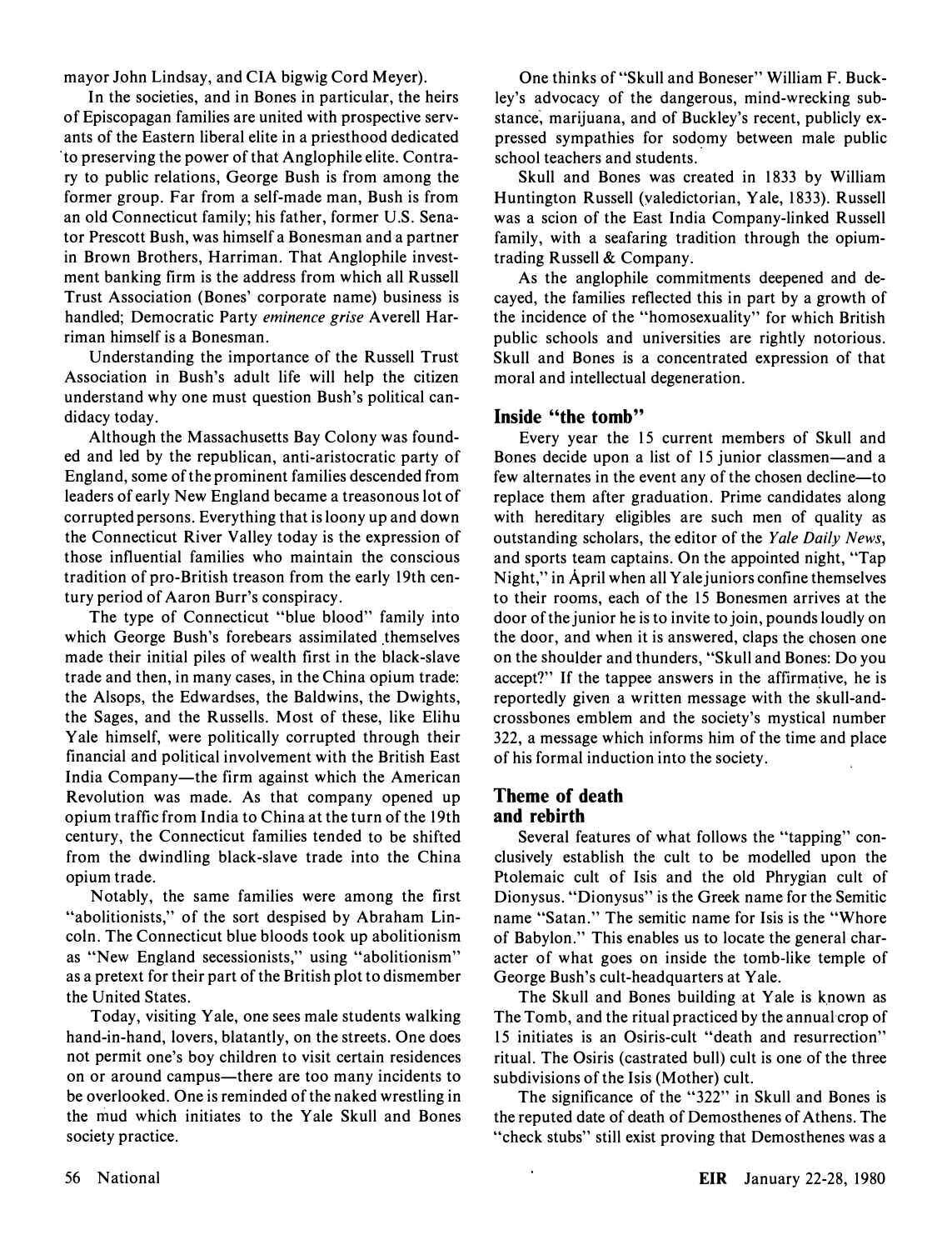paid agent of Philip of Macedon. His "phillipics"against Philip of Macedon-were designed to incite the weak Athens into attacking Philip, so that Philip might have a pretext for conquering Athens. Why should the most elite of all U.S. university-based cults adopt Macedonian spy Demosthenes as its hero, its cult-prophet figure?

Philip of Macedon was a sub-creature of the "Western Division of the Persian Empire," whose financial and cult center was that of Apollo at Delphi, from where espionage operations against Greece were run. In order to extend the Persian Empire westward, the Babylonians behind the scheme proposed to have Philip conquer Greece-a "neo-Malthusian" sort of "One World" scheme to crush science and technological progress and turn the world back to "appropriate technologies," under the rule of a "blue blood" feudal landlord-type class.

On the appointed night in April, each of the 15 Bones men arrives at the door of the junior he is to invite to join, pounds loudly on the door, and when it is answered, claps the chosen one on the shoulder and thunders, "Skull and Bones: Do you accept?"

To aid in bringing about that "one world" order, the sponsors of the project utilized a variety of religious cults. some of these cults were designed for the most illiterate strata of the population, and, at the other extreme, other cults were designed for the indoctrination and control of the ruling elite themselves. The cult-organization under the Roman Empire is an excellent example of what was intended.

The use of drugs, "rock-music-like" dance orgies, and antitechnology doctrines were typical of, for example, the Phrygian cult of Dionysus and the Roman version of the cult of Dionysus, the cult of Bacchus. The cults of Dionysus and Bacchus were essentially assassination cults, like modern international-terrorist cults such as the so-called Muslim Brotherhood, the Weathermen, Baader-Meinhof, and Red Brigades terrorists. Since Ptolemaic Egypt, the ruling elite have practiced the highest-ranking cult-versions, the cults of Isis, Osiris, and Horus.

In Britain today, the leading cult organization of families such as that of Bertrand Russell-a "One World" advocate—is the Aristotle Society, one of the highest-ranking organizations of the British Secret Intelligence Service proper. One of the sub-cults of the Aristotle Society is Cambridge University's Apostles.

Another sub-cult of the Aristotle Society within British intelligence is the Isis-Urania cult of Hermetic Mysteries of the Golden Dawn, a per fervidly homosexual cult with headquarters in London (Isis), Edinburgh and Paris. It was this latter cult, including Aldous and Julian Huxley, as well as George Orwell, which organized, together with Bertrand Russell, the spreading of the drug counterculture in the postwar United States. Demosthenes is a hero-figure of that set of cults. Skull and Bones was established at Yale during the same period the Apostles was established at Cambridge.

The Skull and Bones is no mere fraternity, no special alumni association with added mumbo-jumbo. It's political policy is identical with the Aristotle Society and the Apostles, and identical with the "One World" scheme of the Delphic cults of yore. Skull and Bones is a very serious, very dedicated cult-conspiracy against the U.S. Constitution. The induction ritual is similar to those of many college fraternities, except with a twist which undoubtedly proves the rule: the aversive environment (torture and degradation) has an explicit theme of death and rebirth to a new world more real than that outside the crypt—the mark of Isis cultism. In a 1977 Esquire Magazine article, the records of the initiation ritual of 1940 were quoted as follows: "New man placed in coffin-carried into central part of building. New man chanted over and 'reborn' into society. Removed from coffin and given robes with symbols on it (sic). A bone with his name on it is tossed into bone heap at start of every meeting. Initiates plunged naked into mud pile." A document from the 19th century anonymous anti-Bones group "File and Claw" (after the implements used to allegedly gain access to the crypt) gives a flavor of the meaning of the new Bonesman's rebirth: "Immediately on entering Bones, the neophyte's name is changed. He is no longer known by his name as it appears in the college catalogue, but, like a monk or Knight of Malta or St. John, becomes Knight so and so. The old Knights are then known as Patriarch so and so. The outside world are known as Gentiles and Vandals."

The next major event in the life of the young Knights is the following summer of indoctrination spent at Deer Island, a members-only resort in the Thousand Islands owned by Bones under the name Deer Island Club Corporation. Here the initiates meet and become one with Bonesmen and their families of all ages. Deer Island is also one of the likely focal points of European-style oligarchical in-breeding which provides a touch of incestuous relief (as well as biological continuation) from Bones' pervasive homosexual cultism; two of the three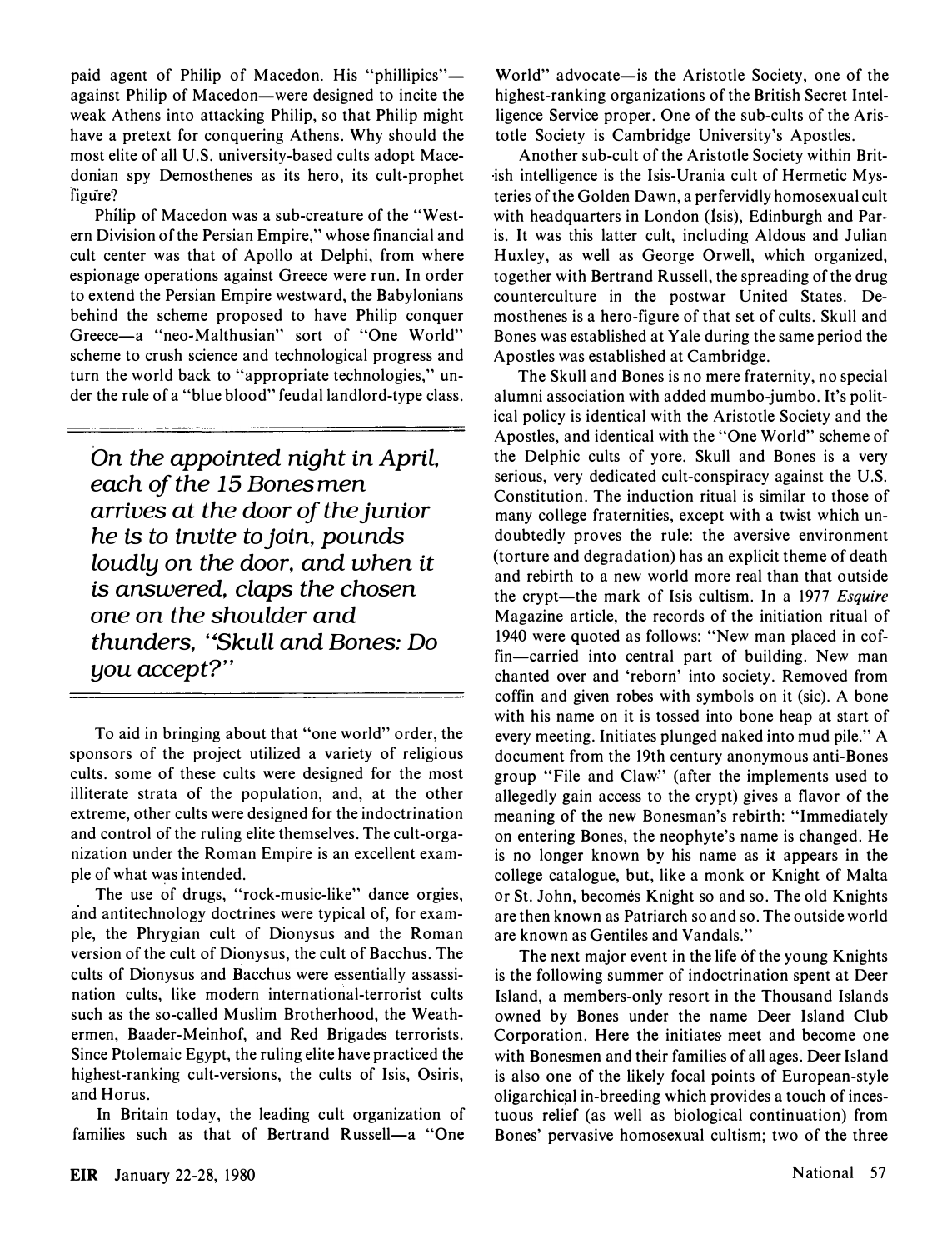residences on the island are for members only, the third for members who bring their families. The already-cited Esquire article notes, "Year after year there will be a Whitney Townsend Phelps in the same Bones class as a Phelps Townsend Whitney."

#### Bonding of bonesmen

The bonding of the new Bonesmen to each other and to the society is completed on two meeting nights in September. At the first, each initiate is required to tell his 14 comrades his entire autobiography; the second is devoted entirely to sexual histories. By the time these psycho-sexual sessions occur, the new Knights have become both totally bonded to Bones and also completely profiled in weaknesses and abilities for whatever missions may be demanded of them in the future. The *Esquire* article indicates the strength of this bond, reporting one Yale coed's comment, "I objected to 14 guys knowing whether I was a good lay ... It was like after that, each of them thought I was his woman in some way." The report continues: "Some women have discovered that their lovers take their vows to Bones more solemnly than their commitments to women. There is the case of the woman who revealed something very personal—not embarrassing, just private—to her lover and made him swear never to repeat it to another human. When he came back from the Bones crypt after his Sunday night sex sessions, he couldn't meet her eyes. He'd told his brothers in Bones."

Among the prominent men who have been bonded together are Alphonso and William Howard Taft, Henry Stimson, Henry Luce, V.S. Justice Potter Stewart, McGeorge and William Bundy, Nixon aides Ray Price and Richard Moore, John Hersey, Archibald MacLeish, William F. Buckley, and William Sloane Coffin.

The latter two names are key in understanding the realities of today's politics. It has always been a matter of titillation to knowledgeable fools that Coffin was a paratrooper and a CIA agent before becoming a reverend peace-creep and more recently a press agent for Ted Kennedy and Ayatollah Khomeini. Skull and Bones completes the puzzle of Coffin's Damascus Road, for not only is he a *third generation* Knight, but was also the man who personally tapped a junior classman named William F. Buckley, one night in April. The conventional categories of politics are meaningless; Bonesmen, like their oligarchical colleagues, merely play preassigned roles for a credulous public.

What sort of role has George Bush been assigned? Read his public relations. What policies, what commands does and will George Bush carry out? The answers are undoubtedly in the coded messages received so frequently at his campaign headquarters.

# 'Darling of the British

Last Sept. 5, George Bush told the National Press Club that "the V.S. in the 1980s will enter the most dangerous decade in the past 40 years. On three fronts—the economy, energy and international affairs—dark clouds are now pushing over the horizon and promise to ... come rushing together in a great thunderclap that will transform the world."

Bush was referring to the "controlled disintegration" policy of the New York Council on Foreign Relations, of which he was a Trustee until recently. That policy has shaped George Bush's political career-a quest for the "great thunderclap" that will eliminate the sovereignty of nation-states and the progress of science and technology threatening the allied "blue-blood" families of Britain and America, and the members of "Skull and Bones."

His biography begins in a commonplace way for a New England "blue blood": prep-school at Phillips Andover, a stint in the Navy during World War II, back to Yale for initiation into the "Skull and Bones" cult in 1948. Thereafter, according to his campaign literature, he broke from his background, moving to Texas. In fact, Bush obtained a position with the Texas based Dresser Industries through his father, Bonesman Prescott Bush, who sat on the board. He became active in those Texas circles that featured persons like Anne Armstrong, former Ambassador to the Court of St. James and member of the English-Speaking Vnion. This British-oriented circle sent him to Congress in 1966, and re-elected him in 1968—the only two times he has been elected to public office.

In 1968, Bush lost in a bid for a U.S. Senate seat.

From that point, Bush became active in three major sub-operations of the overall "controlled disintegration" policy: Nixon's "Watergate" overthrow; the playing of the "China Card" in foreign policy; and the replacement of the Shah of Iran by the lunatic Khomeini dictatorship.